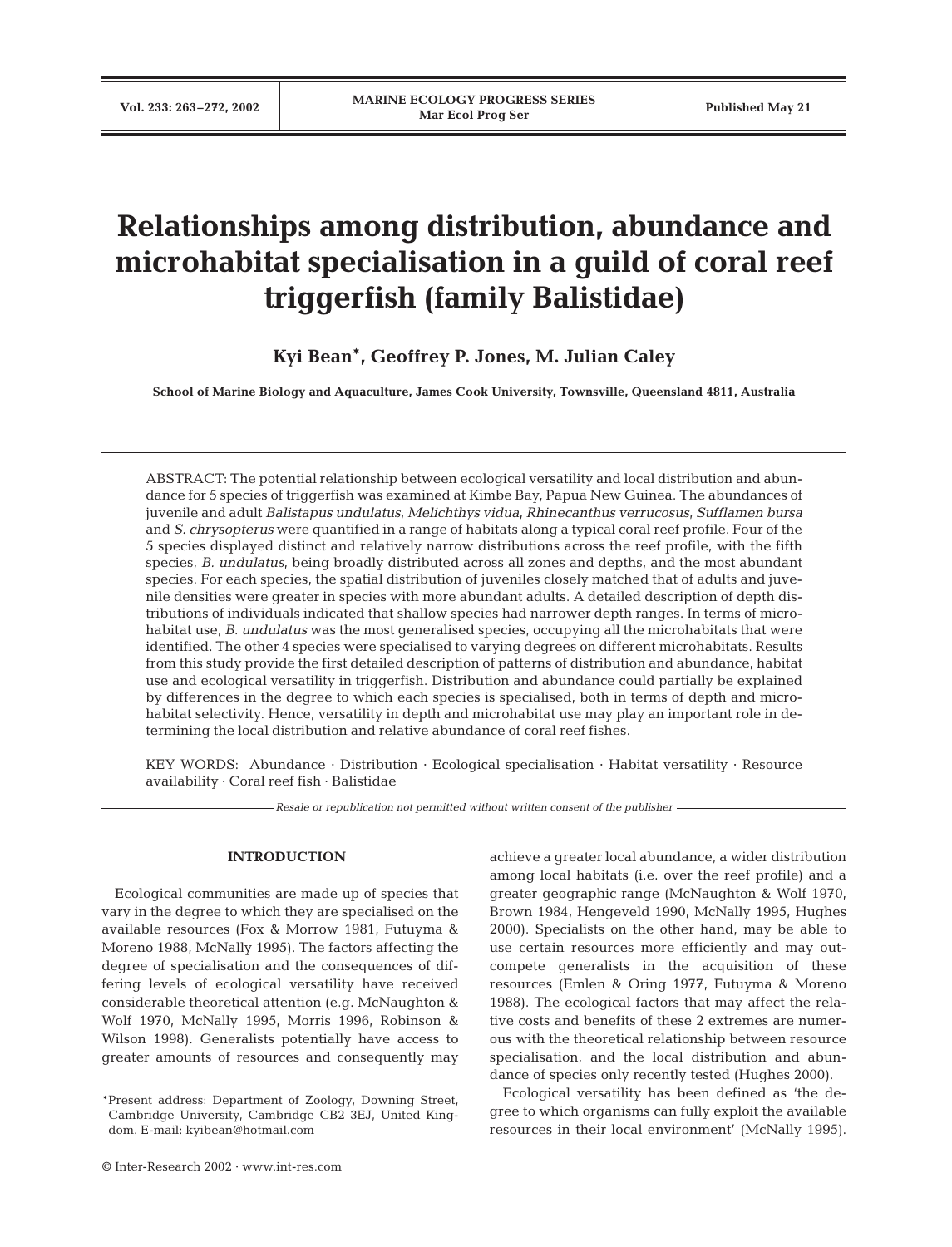In terms of habitats occupied, versatile species are expected to be ubiquitous, occupying a broad range of habitats, while specialised species are confined to a limited number of habitats. Information on the patterns and consequences of ecological versatility in coral reef fish communities is particularly scarce (Jones et al. 2002). These highly diverse communities appear to be comprised of the full spectrum of species, from specialists closely associated with a few coral or other invertebrate species (Arvedlund & Nielsen 1996, Munday et al. 1997, Munday & Jones 1998) to generalists capable of occupying a wide range of biotic and abiotic habitat types (Green 1996, Syms & Jones 2000).

Relationships between reef fishes and habitat characteristics are best known for speciose families such as the gobies (e.g. Munday et al. 1997), damselfishes (Meekan et al. 1995), butterflyfishes (e.g. Hourigan 1989) and wrasses (e.g. Green 1996). Many species exhibit distinct patterns of habitat selection at settlement (Ormond et al. 1996). They may also display ontogenetic changes in resource utilisation, which may lead to major differences in the distribution and abundance of different life history stages (Lirman 1994, Green 1996). Hence, ontogenetic trends in the degree



Fig. 1. (a) Map of Papua New Guinea (5° 25' S, 105° 05' E) showing the position of New Britain Province ( $\star$  indicates location of Fig. 1b); and (b) Reefs used in the visual census of triggerfish for zonation and depth distribution patterns

of habitat versatility may be critical in evaluating the processes affecting the distribution and abundance of adults.

Little is known of the factors affecting the habitat use and the distribution and abundance of triggerfishes (family Balistidae) on coral reefs. For example, it is not known how juvenile and adult triggerfish are dispersed among reef zones and habitats in relation to one another, or which habitat types are used. While they are not as diverse or numerous as many other reef fish families, they may be extremely important as consumers in coral reef habitats (McClanahan & Shafir 1990, McClanahan 1994). Balistids characteristically have highly omnivorous diets, with their strong teeth and jaws providing access to a wide range of plant and invertebrate food sources (Reinthal et al. 1984, Kuwamura 1991). However, they may acquire food resources by foraging in specialised habitats, with the family including both planktivorous and benthic feeding species (Randall et al. 1997). Hence, the balistid family may offer insights into the potential effects of ecological versatility on patterns of distribution and abundance.

In this study, we examined the potential relationships between microhabitat specialisation and local distribution and abundance patterns of juveniles and adults of 5 species of triggerfish at Kimbe Bay, Papua New Guinea. These were *Balistapus undulatus, Melichthys vidua, Rhinecanthus verrucosus, Sufflamen bursa* and *S. chrysopterus*. We made 2 predictions: (1) that species occupying a wide range of macrohabitats would reach greater local abundance (i.e. across the reef profile) than species restricted to a narrow range of habitats; and (2) distribution among macrohabitats and abundance would be greatest in species that are least specialised in terms of microhabitat and/or specific depth preferences. To evaluate these predictions, we first investigated the distribution and abundance of these species over a broad-scale, from the exposed front reef slope to sheltered back reef slope habitats. We then examined niche breadth in relation to a fine-scale description of depth strata and microhabitats used by individual fish, and determined how this related to broad-scale distribution and abundance.

## **MATERIALS AND METHODS**

**Study sites.** This study was conducted in Kimbe Bay, West New Britain Province, Papua New Guinea, during February and March 1999 (5° 25' S, 105° 05' E) (Fig. 1a). Visual censuses of juveniles and adults of the 5 species of triggerfish over the reef profile were carried out on 4 discrete reefs: Garbuna, Madaro, Lady Di and Luba Luba (Fig. 1b). Each reef was divided into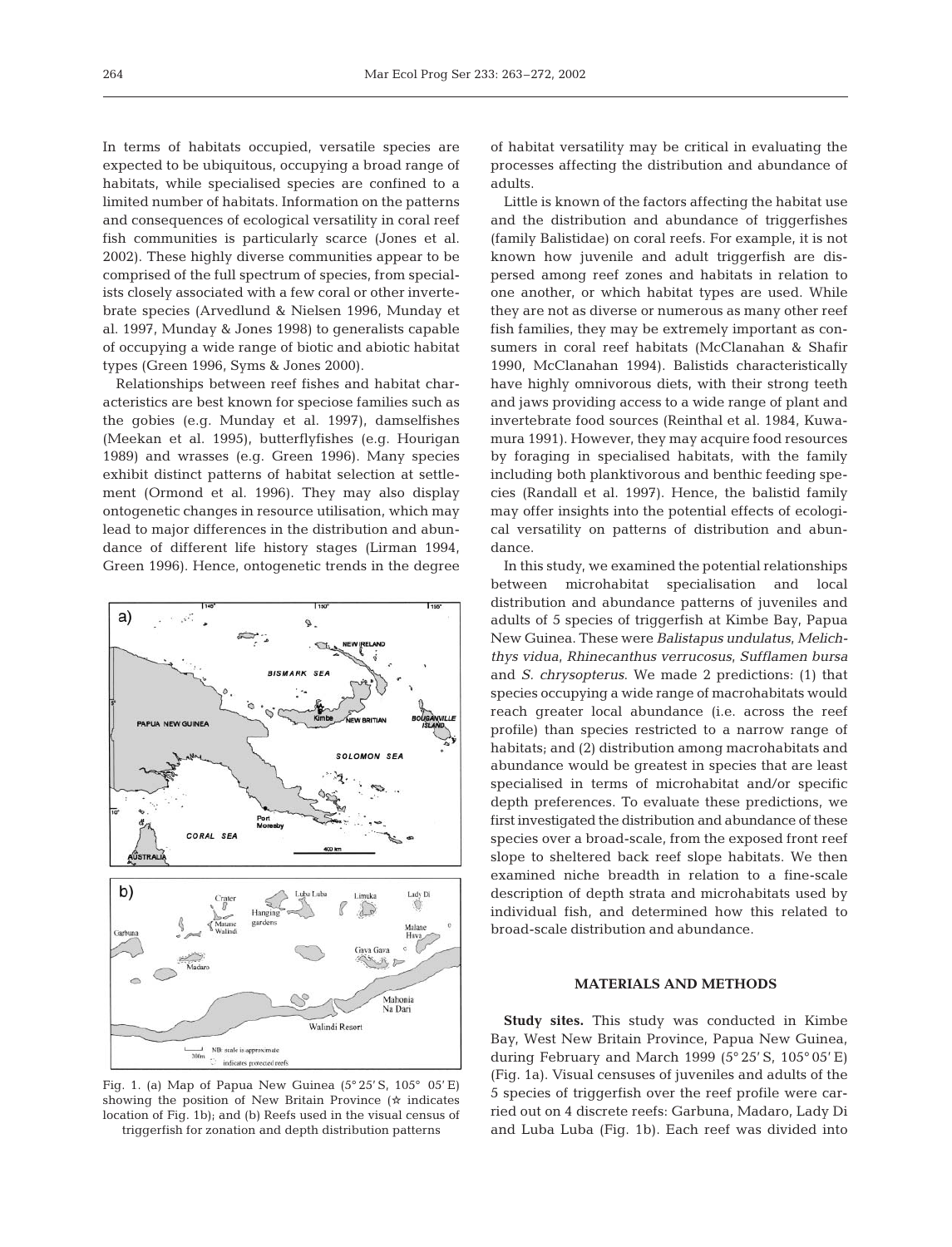3 broad habitat zones according to its orientation and exposure: front (exposed fore reef slope), middle (reef flat) and back (protected back reef slope). To determine depth distribution patterns at a finer scale and over a greater depth range, 5 additional reefs were sampled (Matane Walindi, Limuka, Crater, Gava Gava and Hanging Gardens) (Fig. 1b).

**Visual censuses of triggerfish.** Visual surveys were used to quantify the abundance of triggerfish at 4 reefs (Fig. 1b). Four replicate belt transects  $50 \times 4$  m at depths of 0 to 1, 2, 6 and 10 m were censused at front and back reef zones for each of the 4 reefs. The middle reef zones were censused using similar methods, but were only sampled at a depth of 0 to 1 m. Tape measures were laid starting from a point parallel to the reef crest. Five metres were left between each transect at each depth. All triggerfish located within 2 m of the centre of the transect were identified to species and their size estimated to the nearest 1 cm standard length (SL). Size estimates were used to assign individuals into juvenile and adult categories. Diet and histological investigation of gonads indicated that the majority of individuals less than 6 cm SL consumed different prey items and were not reproductively mature compared to individuals greater than 6 cm SL (K. Bean unpubl. data). Juveniles of *Melichthys vidua* were, however, classified as individuals less than 12 cm SL as these individuals were still not reproductively mature and were consuming different prey items below this size class (K. Bean unpubl. data).

**Depth estimates.** Mean and variance in depth distributions were assessed in more detail by focal animal sampling over a greater depth range than that used for transects. Sampling involved descending to a depth of 20 m and slowly swimming in a zigzag pattern approximately 50 m wide from 20 m to the surface. These surveys were conducted in front and back reef zones. Each individual triggerfish observed was identified to species and its size estimated to the nearest 1 cm SL. The depth at which each fish was observed was recorded to the nearest metre by the same diver using the same depth gauge for each dive to remove variation associated with different observers and equipment. A total of 8 to 15 dives were conducted to determine the depths of 100 individuals of each species.

**Habitat use and availability.** For juveniles and adults of each of the 5 species of triggerfish, information on microhabitats occupied and availability was collected while carrying out transects and focal animal sampling. Microhabitat use was quantified by recording the substrata over which each individual was first observed during the visual census over the reef profile and while recording the depths of individual fish. In addition, on completion of the visual census of triggerfish on each transect, a second swim back along the transect was used to quantify habitat availability at each depth in each reef zone. This was quantified using 100 random points marked along the length of the transect tape.

Substratum type under each fish and random point was assigned to 1 of 15 substratum categories; sand, rubble, rock, macroalgae, turf algae, coralline algae, massive coral, foliaceous coral, columnar coral, encrusting coral, free living coral, branching coral, soft coral, sponges and solitary organisms (e.g. clams, sea anemones, shells).

**Data analysis.** *Distribution and abundance of triggerfishes:* The abundance of juvenile and adult *Balistapus undulatus, Melichthys vidua* and *Sufflamen bursa* (adults only) were each analysed separately using a 2-way analysis of variance (ANOVA) with reef zone (only the front and back reef zones were compared due to an unbalanced sample design) and depth as fixed factors. *S. bursa* and *S. chrysopterus* juveniles were not analysed in this way due to small sample size (n = 7 and 10, respectively). A 1-way ANOVA was used to compare the abundance of adult *B. undulatus* and adult and juvenile *Rhinecanthus verrucosus* within the 0 m depth categories (between the reef crest, middle and back zones). A 1-way ANOVA was also used to compare the abundances of adult *S. chrysopterus* among depths within the back reef zone due to the restriction of this species to the back reef. Q-Q plots were examined to assess normality and Levene's test of equality of error variances was used to test for homogeneity of variance (Sokal & Rohlf 1995). Where heterogeneity was detected, data were  $log_{10} (x + 1)$  transformed. In all cases transformation stabilised variances. Unplanned multiple comparison tests using Tukey's HSD were used to test for sources of differences in within-species abundances of adult and juvenile triggerfish. The mean and variance in the depth distributions of each species over a wider depth range and at a finer scale were compared graphically.

*Niche breadth:* Czekanowski's Index (CI) was used to estimate the degree of similarity between the frequency distribution of habitat type used by individuals of each species and the frequency distribution of habitat available to those individuals. A niche breadth value (CI) for juveniles and adults of each of the 5 species of triggerfish was calculated using the formula:

$$
CI = 1 - 0.5 \sum_{i} |p_i - q_i|
$$

where  $p_i$  is the proportion of resource items in state  $i$ out of all items used by the population, and  $q_i$  is the proportion of *i* states in the resources base available to the population (Feinsinger et al. 1981).

**Microhabitat selection.** Use of resources by all 5 species in relation to availability was explored using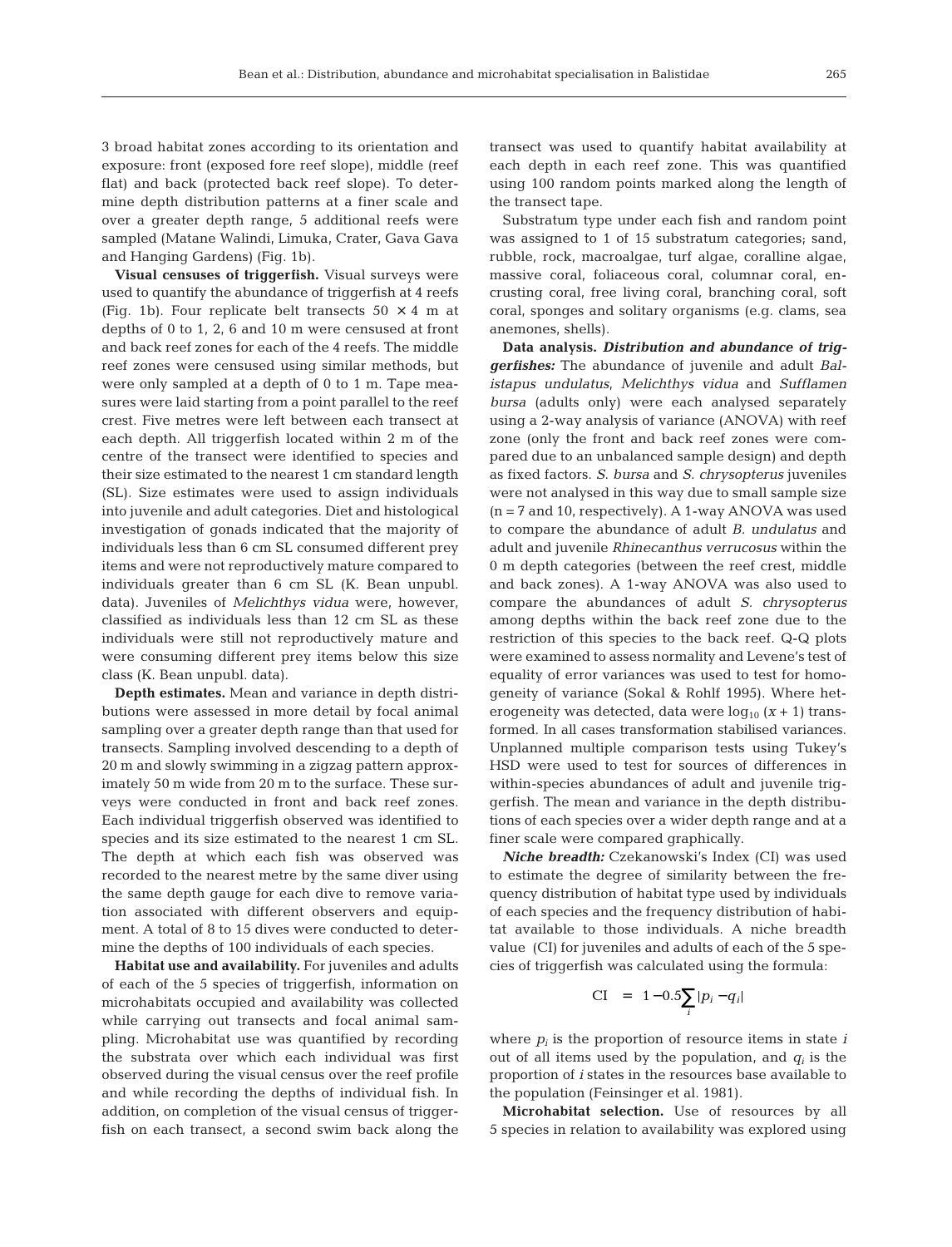| Species                         |             |              |       |                  |                    |
|---------------------------------|-------------|--------------|-------|------------------|--------------------|
| Source of variation             | Type III SS | df           | MS    | $\boldsymbol{F}$ | Tukey's HSD        |
| <i>B. undulatus</i> (adults)    |             |              |       |                  |                    |
| Zone                            | 0.109       | 1            | 0.109 | 3.23             |                    |
| Depth                           | 0.09        | 3            | 0.03  | 0.98             | NA                 |
| Depth $\times$ Zone             | 0.556       | 3            | 0.185 | $5.48**$         |                    |
| Error                           | 0.811       | 24           | 0.034 |                  |                    |
| <i>B. undulatus</i> (juveniles) |             |              |       |                  |                    |
| Zone                            | 0.014       | $\mathbf{1}$ | 0.014 | 0.87             |                    |
| Depth                           | 0.553       | 3            | 0.184 | 1.16             | <b>NA</b>          |
| $Depth \times Z$ one            | 0.237       | 3            | 0.079 | 0.50             |                    |
| Error                           | 3.828       | 24           | 0.159 |                  |                    |
| M. vidua (adults)               |             |              |       |                  |                    |
| Zone                            | 0.325       | $\mathbf{1}$ | 0.325 | 4.83*            |                    |
| Depth                           | 0.323       | 3            | 0.108 | 1.60             | Front > Back       |
| $Depth \times$ Zone             | 0.021       | 3            | 0.007 | 0.11             | NA                 |
| Error                           | 1.614       | 24           | 0.067 |                  |                    |
| M. vidua (juveniles)            |             |              |       |                  |                    |
| Zone                            | 0.049       | $\mathbf{1}$ | 0.049 | 1.16             | NA                 |
| Depth                           | 0.083       | 3            | 0.028 | 0.65             |                    |
| Depth $\times$ Zone             | 0.096       | 3            | 0.032 | 0.76             |                    |
| Error                           | 1.017       | 24           | 0.043 |                  |                    |
| S. bursa (adults)               |             |              |       |                  |                    |
| Zone                            | 1.423       | $\mathbf{1}$ | 1.423 | $29.6***$        |                    |
| Depth                           | 1.999       | $\,3$        | 0.666 | $13.9***$        | Back > Front       |
| $Depth \times Cone$             | 0.527       | 3            | 0.176 | $3.6*$           | $0 < 2 = 10 < 6$ m |
| Error                           | 1.153       | 24           | 0.048 |                  |                    |
|                                 |             |              |       |                  |                    |

Table 1. Two-way ANOVA's assessing abundance patterns of adult and juvenile *Balistapus undulatus*, *Melichthys vidua* and *Sufflamen bursa* (adults only) among the fore and back reef zones and depths.  $\gamma$   $> 0.05$ ,  $\gamma$   $> 0.01$ ,  $\gamma$   $\gamma$   $> 0.001$ . NA: not applicable

resource selection ratios. Resource selection ratios were chosen as they provide an indication of use in relation to availability and can therefore be used to determine preference for certain habitat types (Manly et al. 1993). Manly et al.'s (1993) Model 1 with Protocol A was used because it requires that animals are not identified individually and the used, unused or available resource units are sampled randomly for the entire study area. A resource selection ratio was calculated separately for juveniles and adults of each species of triggerfish for every substratum category with which they were associated, using the formula:

# $\hat{w}_i = o_i/\pi$

where  $o_i$  equals the proportion of resources used and  $\pi_i$ equals the proportion of resources available (Manly et al. 1993). Due to multiple comparisons between resources, Bonferroni *Z*-corrections were used to calculate 95% confidence intervals using the formula:

$$
\stackrel{\wedge}{w_i} \pm Z_{\alpha/2} \sqrt{\{o_i(1-o_i)/(U_{+}\pi_i^2)\}}
$$

where  $Z_{\alpha/2}$  is the critical value of the standard normal distribution corresponding to an upper tail area of α/2 and  $U_{+}$  is the number of used resources in all categories (Manly et al. 1993). The average percent cover of habitat in the reef zones and depths at which individuals were located were compared with the mean number of times individuals were found to associate with each habitat type.

### **RESULTS**

#### **Distribution and abundance of triggerfish**

*Balistapus undulatus* was the only species distributed across all habitats and depths. It also reached the greatest densities within any 1 macrohabitat (Fig. 2). There was no significant difference in the abundance of juvenile *B. undulatus* over reef zones or depths (Table 1). There was, however, a significant interaction between reef zone and depth for the abundance of adult *B. undulatus* (Table 1, Fig. 2). The densities of the other 4 species were generally lower and were restricted to a subset of reef zones and depths (Fig. 2).

Adult *Melichthys vidua* were significantly more abundant on the reef crest at a depth of 2 m and were notably absent from the middle reef top while occurring only at a depth of 2 m on the back reef (Fig. 2, Table 1). The abundance of juveniles of *M. vidua* did not differ significantly among reef zones or depths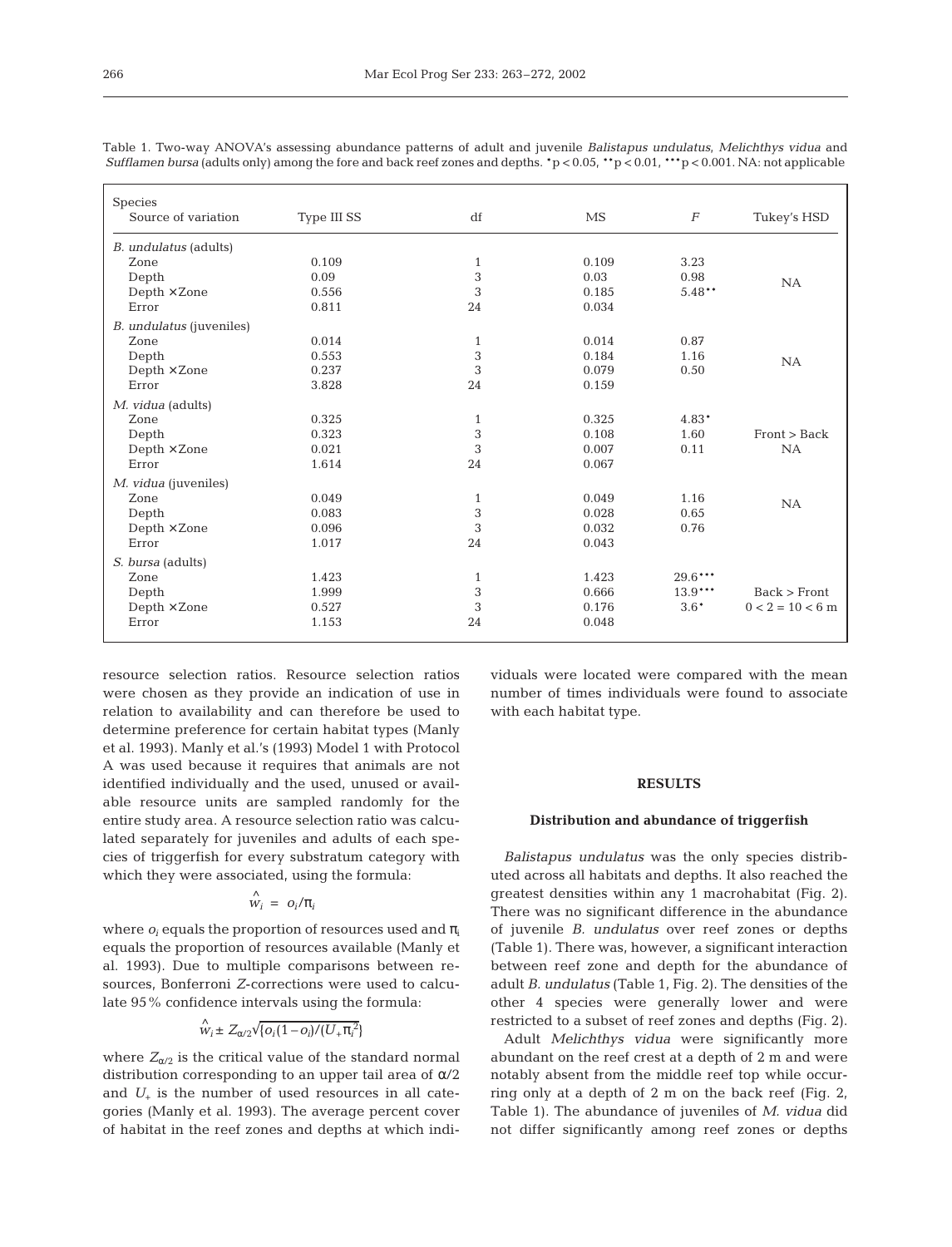(Table 1), occurring over a larger range of zones and depths than adults (Fig. 2).

Adult and juvenile *Rhinecanthus verrucosus* were restricted to the reef top (Fig. 2). Although adult *R. verrucosus* reached greater abundance at the reef middle versus the reef front, this was not significantly different (Table 2, Fig. 2). Juvenile *R. verrucosus*, however, were more abundant on the back reef compared to the front reef zone (Table 2).

Adult *Sufflamen bursa* occurred on both the front and back reef below 2 m (Fig. 2), yet were significantly more abundant at the back reef zone and at depths of 6 to 10 m (Table 1, Fig. 2). The total number of juvenile *S. bursa* sampled was low, but their distribution closely matched that of adults (Fig. 2). In contrast, adult *S. chrysopterus* occurred in slightly shallower depth strata than *S. bursa* on the back reef (Fig. 2). Adults were significantly more abundant on the back reef at a depth of 2 m (Table 2) and were absent from both the middle and front reef zones (Fig. 2). Juvenile *S. chrysopterus* occurred over all zones but were restricted to a depth of 0 to 2 m (Fig. 2).

#### **Depth distribution and microhabitat use**

Fine-scale depth estimates for individual fish provided a more direct estimate of the degree to which different species are specialised on different depth strata. A visual comparison of depth distribution patterns among species indicated that *Balistapus undulatus* and *Sufflamen bursa* are generalists with respect to depth, being found at all depths sampled (Fig. 3). All other species were restricted to a narrower depth range (Fig. 3). *Melichthys vidua* occurred over a depth range of 0 to 9 m, occurring at a similar mean depth to



Fig. 2. Mean abundance  $(\pm SE)$  per 3200 m<sup>2</sup> of juvenile and adult *Balistapus undulatus, Melichthys vidua, Rhinecanthus verrucosus, Sufflamen bursa* and *S. chrysopterus* across reef zones and depths

Table 2. One-way ANOVA's assessing abundance patterns of adult *Balistapus undulatus* and juvenile and adult *Rhinecanthus verrucosus* among 0 m depth categories among reef zones, and adult *Sufflamen chrysopterus* among depths at the back reef zone.  $p < 0.05$ ,  $p > 0.01$ . NA: not applicable

| Species                                   |           |                |       |                  |                         |
|-------------------------------------------|-----------|----------------|-------|------------------|-------------------------|
| Source of variation                       | <b>SS</b> | df             | MS    | $\boldsymbol{F}$ | Tukey's HSD             |
| <i>B. undulatus</i> (adults)              |           |                |       |                  |                         |
| Zone                                      | 0.642     | $\overline{2}$ | 0.321 | 0.28             | <b>NA</b>               |
| Error                                     | 1.036     | 9              | 0.115 |                  |                         |
| <i>R. verrucosus</i> (adults)             |           |                |       |                  |                         |
| Zone                                      | 2.200     | $\overline{2}$ | 0.895 | 3.66             | <b>NA</b>               |
| Error                                     | 1.789     | 9              | 0.244 |                  |                         |
| <i>R. verrucosus</i> ( <i>juveniles</i> ) |           |                |       |                  |                         |
| Zone                                      | 1.568     | $\overline{2}$ | 0.784 | $4.72*$          | $Middle = Back > Force$ |
| Error                                     | 1.495     | 9              | 0.166 |                  |                         |
| S. chrysopterus (adults)                  |           |                |       |                  |                         |
| Depth                                     | 0.424     | 3              | 0.378 | $10.7***$        | $0 < 2 > 6$ m           |
| Error                                     | 1.134     | 12             | 0.035 |                  |                         |
|                                           |           |                |       |                  |                         |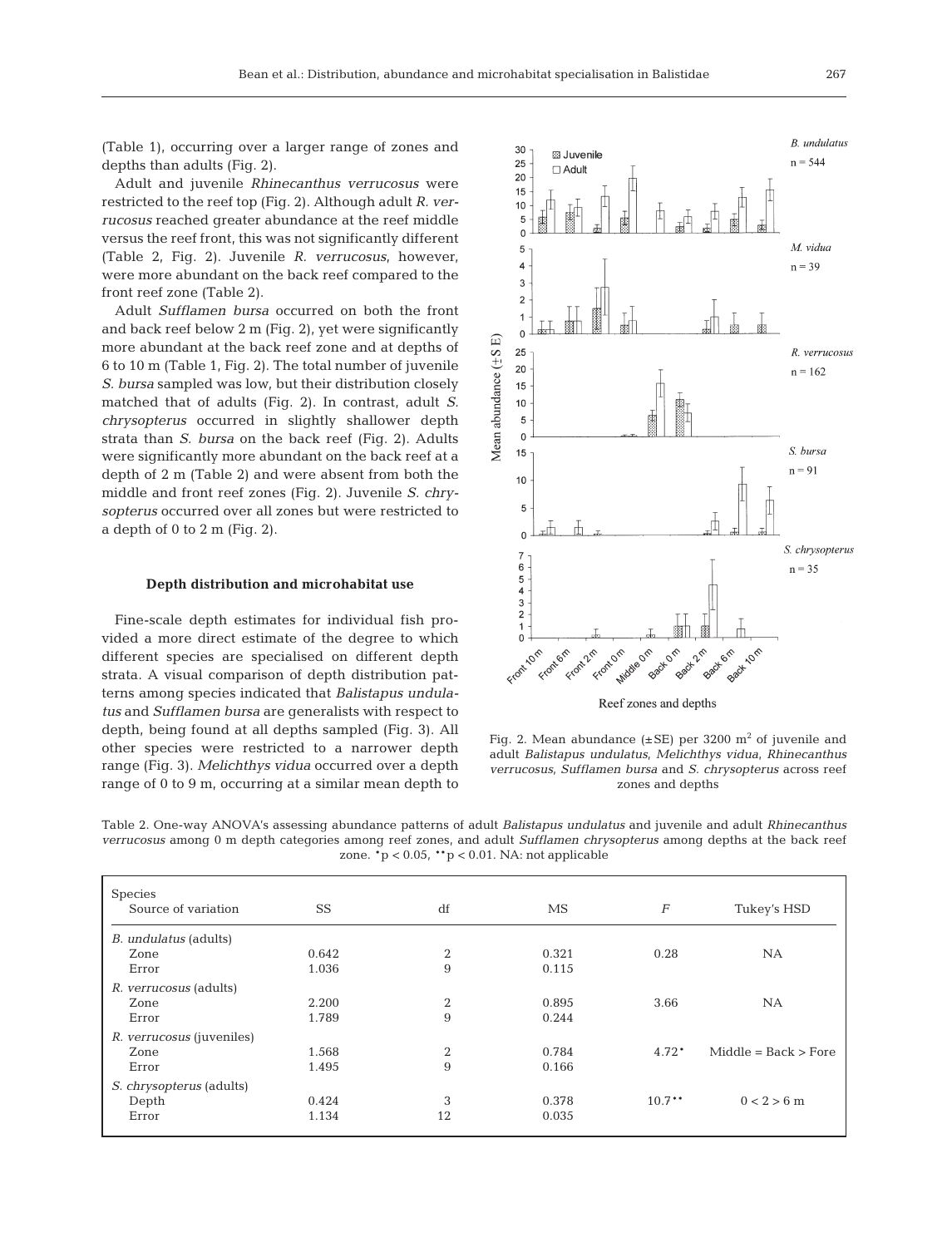

Fig. 3. Depth distribution of *Balistapus undulatus, Melichthys vidua, Rhinecanthus verrucosus, Sufflamen bursa* and *S. chrysopterus* along a 20 m depth gradient. Means and standard errors are depicted.  $n = 100$  for each species

that of *S. chrysopterus* (Fig. 3). The most depthrestricted species was *Rhinecanthus verrucosus,* which occurred no deeper than 1 m (Fig. 3).

Niche breadth estimates revealed that the most abundant and broadly distributed species, *Balistapus undulatus,* was also the most generalised species in terms of its microhabitat use (Fig. 4). Those species which were less abundant and which were restricted to particular reef zones and depths had lower niche breadth values indicative of more specialised habitat use within the habitats they occupy (Fig. 4). Juveniles of all species except *Rhinecanthus verrucosus,* were slightly more restricted in their microhabitat use than conspecific adults (Fig. 4).

Use of available habitat indicated that juveniles and adults of the most abundant species, *Balistapus undulatus*, used the greatest number of substratum types (Table 3). Even though *B. undulatus* occupied a wide variety of substratum types, adults used rock, foliaceous coral, and branching coral more frequently than expected on the basis of availability (Table 3). Juvenile *B. undulatus*, however, used turf algae, sponge, sand, macroalgae, encrusting and soft coral more frequently than expected (Table 3, Figs. 5 & 6).

In contrast to *Balistapus undulatus*, juveniles and adults of the other 4 species used a smaller number of resources (Table 3)*.* Adult *Melichthys vidua* were most often associated with massive and branching corals although they were found on other substrata (Table 3). Juveniles of this species were more specialised, using only 5 substratum types and using rock more frequently than expected by chance (Table 3, Fig. 6). Adult *Rhinecanthus verrucosus* were associated with macroalgae, rubble and sand more frequently than expected on the basis of availability (Table 3, Fig. 5). Juvenile *R. verrucosus* used a smaller number of resources  $(n = 5)$ , also using rubble and macroalgae more frequently than expected (Table 3). Adult *Sufflamen bursa* appeared to avoid massive coral, branching coral, coralline algae and turf algae, while using rubble and sand more frequently than expected if nonselective (Table 3). Juveniles were restricted to sand and rubble substrata, using them more frequently than expected on the basis of availability (Table 3). Like adult *S. bursa*, adult *S. chrysopterus* occupied rubble and sand more often than availability would suggest, and used turf algae less frequently than expected (Table 3, Fig. 5). In contrast, juvenile *S. chrysopterus* used 4 substratum categories, using rubble more frequently than expected (Table 3, Fig. 6).



Fig. 4. Czekanowski's niche breadth index for juvenile and adult *Balistapus undulatus, Melichthys vidua, Rhinecanthus verrucosus, Sufflamen bursa* and *S. chrysopterus*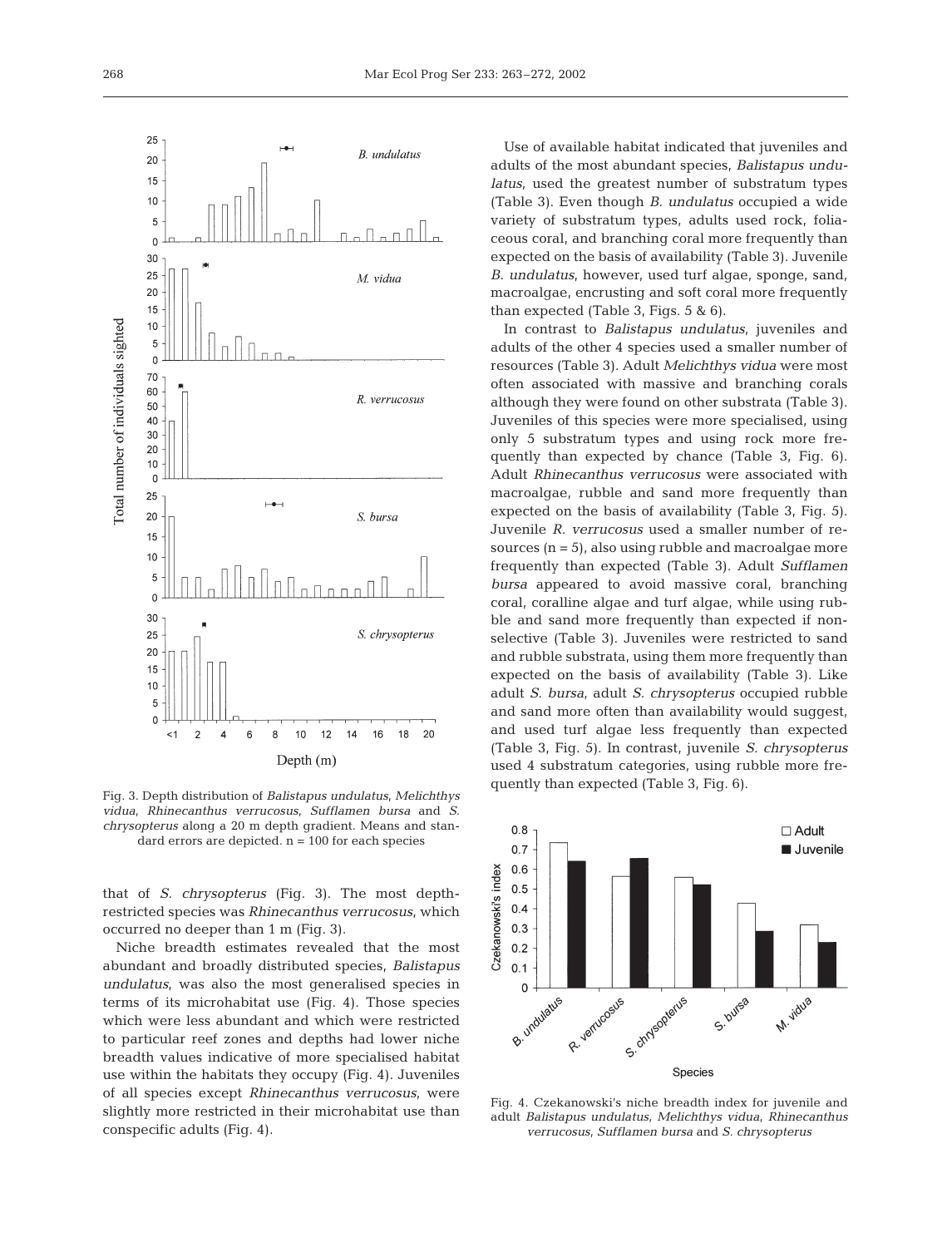| Table 3. Outcomes of resource selection ratio calculations for habitat selection within reef zones and depths occupied by juve-               |
|-----------------------------------------------------------------------------------------------------------------------------------------------|
| niles (J) and adults (A) of each of the 5 species of triggerfish. $(+)$ : habitat is being used more frequently than available; $-$ : habitat |
| is being used less frequently than available; ns indicates that a habitat is used in accordance with availability; and 0 indicates that       |
| a habitat is not used). $FL = free$ living                                                                                                    |

|                  | Balistapus<br>undulatus      |                          |          | Melichthys<br>vidua |           | Rhinecanthus<br>verrucosus |                | Sufflamen<br>bursa |                | Sufflamen<br>chrysopterus |  |
|------------------|------------------------------|--------------------------|----------|---------------------|-----------|----------------------------|----------------|--------------------|----------------|---------------------------|--|
| n:               | 132                          | 479                      | 17       | 131                 | 85<br>259 |                            | 15             | 166                | 37             | 92                        |  |
| Habitat:         | J                            | A                        | J        | $\mathsf{A}$        | J         | $\mathsf{A}$               | J              | $\mathbf{A}$       | J              | $\mathbf{A}$              |  |
| <b>Branching</b> |                              | $^{+}$                   | ns       | $^{+}$              | $\theta$  |                            | $\overline{0}$ |                    | $\overline{0}$ |                           |  |
| Columnar         | $\qquad \qquad \blacksquare$ | -                        | $\Omega$ |                     | 0         |                            |                | ns                 |                | ns                        |  |
| Coralline        | $\qquad \qquad \blacksquare$ | ns                       | 0        |                     |           |                            |                |                    |                | 0                         |  |
| Encrusting       | $+$                          | $\overline{\phantom{0}}$ | $\Omega$ |                     | 0         |                            |                |                    |                |                           |  |
| Foliaceous       |                              | $^{+}$                   | $\Omega$ |                     | 0         |                            |                |                    |                |                           |  |
| Laminar          | $\qquad \qquad -$            | ns                       | $\Omega$ |                     | 0         | 0                          |                |                    |                |                           |  |
| Macroalgae       | $+$                          | $\overline{\phantom{0}}$ | $\Omega$ | ns                  | $\ddot{}$ | $^{+}$                     |                |                    | 0              |                           |  |
| Massive          | ns                           | ns                       |          | $^{+}$              |           |                            |                |                    |                |                           |  |
| Rock             | $\overline{\phantom{a}}$     | $+$                      |          | $^{+}$              | $\Omega$  | $\Omega$                   |                |                    |                |                           |  |
| Rubble           | ns                           | ns                       |          | ns                  | $\ddot{}$ | $^{+}$                     |                |                    | $^{+}$         |                           |  |
| Sand             | $+$                          | ns                       | $\Omega$ |                     |           | $\ddot{}$                  |                |                    |                |                           |  |
| Sponge           | $^{+}$                       | ns                       | 0        |                     |           |                            |                |                    |                |                           |  |
| FL coral         | $\overline{\phantom{a}}$     | $\qquad \qquad$          | $\Omega$ | $\Omega$            | $\Omega$  | $\Omega$                   |                |                    | Ω              |                           |  |
| Soft coral       | $+$                          | ns                       | $\Omega$ |                     | $\Omega$  | $\Omega$                   |                |                    | $\Omega$       |                           |  |
| Turf algae       | $+$                          | ns                       | $\Omega$ |                     | ns        | ns                         | 0              | ns                 | ns             | ns                        |  |
| Dead coral       |                              | -                        | ns       | 0                   | $\Omega$  | $\Omega$                   | O              |                    | $\Omega$       | $\Omega$                  |  |

### **DISCUSSION**

The distribution and abundance of *Balistapus undulatus* differs markedly from the other 4 triggerfishes examined in this study. *B. undulatus* exhibited the broadest distribution among reef zones, the greatest local densities and relatively uniform patterns of abundance, suggesting that on a macrohabitat scale *B. undulatus* is a generalist species. *B. undulatus* is also the most versatile species in terms of its microhabitat use among reef zones. It was observed on all substrata that we distinguished in our sampling design, and to a large extent, appeared to use them indiscriminately.

The 4 less abundant species exhibited narrow and distinct patterns of zonation across reef zones, with maximum abundance concentrated in different macrohabitats. *Rhinecanthus verrucosus* is a reef top specialist, *Melichthys vidua* a fore reef slope specialist and the 2 *Sufflamen* species are back reef slope specialists. For the 5 species examined here, the pattern observed was consistent with Brown's (1984) observation that when closely related individuals of the same guild are compared, those species that have the highest local abundance tend also to have wider distribution patterns.

Fig. 5. Proportion of habitat used by adult *Balistapus undulatus, Melichthys vidua, Rhinecanthus verrucosus, Sufflamen bursa* and *S. chrysopterus* compared with the availability of those substrata within the reef zones and depths each species occurred

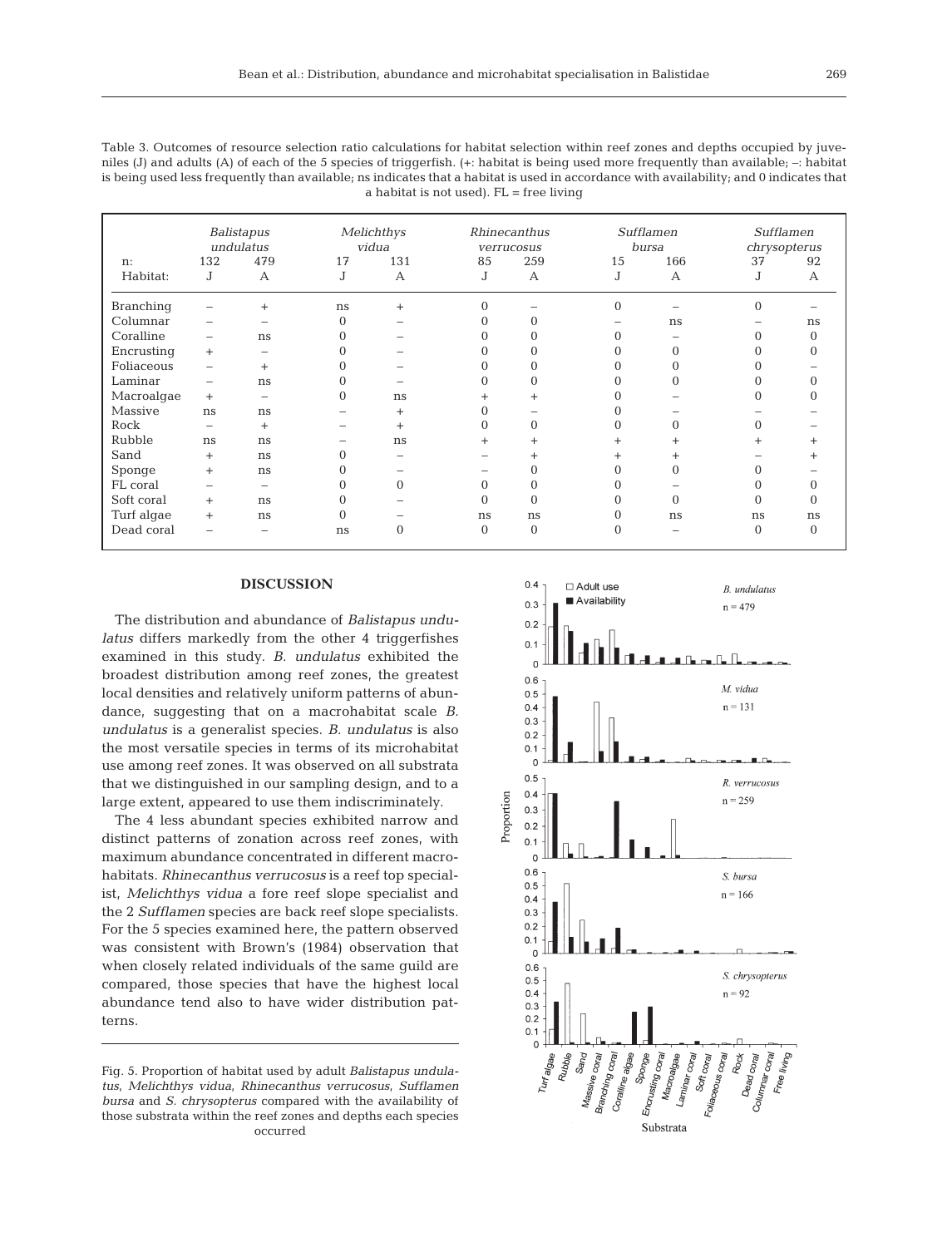

Fig. 6. Proportion of habitat used by juvenile *Balistapus undulatus, Melichthys vidua, Rhinecanthus verrucosus, Sufflamen bursa* and *S. chrysopterus* compared with the availability of those substrata within the reef zones and depths each species occurred

Depth distribution patterns also suggest that *Balistapus undulatus* is one of the most versatile species in this guild. While *B. undulatus* appears to prefer depths of 2 to 8 m, it was regularly found to at least 20 m with *Sufflamen bursa* also found over this depth range. Comparing all species, there appears to be a pattern of increasing variance in the depth range with increasing average depth. That is, there were no examples of a deep species with a narrow depth range. It is possible that distributions among macrohabitats are explained

by differences among species in their ability to use deeper water, regardless of habitat structure. However, different abilities between species to use deeper water would not explain the differences in the distribution of some species between front and back reef habitats. Clearly, depth and habitat structure are closely linked and further work is required to isolate their effects over the whole reef profile.

The preference of adult *Melichthys vidua* for massive coral, and in particular front reef locations, may be related to *M. vidua* being a planktivore, compared to the other species which are omnivores (K. Bean unpubl. data). By occupying a shallow position on reef fronts, exposure to currents carrying plankton would likely be increased (Hobson 1991). Preference for massive coral may therefore reflect high abundance in this area and its subsequent use by *M. vidua* as a shelter site, rather than for food acquisition. Juvenile *M. vidua* displayed a similar distribution pattern to adults although they were more often associated with branching coral. Again, preference for substrata of higher topographic complexity may be greater at the juvenile stage when they may be more susceptible to predators (Hixon & Beets 1993, Caley & St. John 1996).

In contrast, *Rhinecanthus verrucosus* was restricted to reef tops and therefore had the narrowest depth distribution. Adult and juvenile *R. verrucosus* were associated with macroalgae and rubble more frequently than expected. The peak in abundance of adult and juvenile *R. verrucosus*, however, occurred at different locations on the reef top. Other factors such as competitive interactions or differential habitat requirements between juveniles and adults may influence the observed pattern, resulting in disjunct distributions. Competitive interactions between adults and juveniles where resource requirements overlap has been found in previous studies to result in juveniles being excluded from adult habitats (Jones 1987, Levin 1993). Hence, an understanding of behavioural interactions between adults and juveniles may be required to understand distribution patterns of *R. verrucosus* within the reef top zone. Alternatively, differences in diet and the distribution of food items may influence differences in the distribution of adult and juvenile *R. verrucosus*. Prey availability has previously been shown to be important in determining the distribution of the grey triggerfish *Balistes capriscus*, for which there was a positive relationship between sand dollar abundance and the abundance of adult triggerfish (Kurz 1995). Diet may therefore influence patterns of distribution due to differences in the distribution of preferred prey items.

*Sufflamen bursa* and *S. chrysopterus* exhibited disjunct distributions on the back reef slope, with very little overlap in their depth distributions. Both species,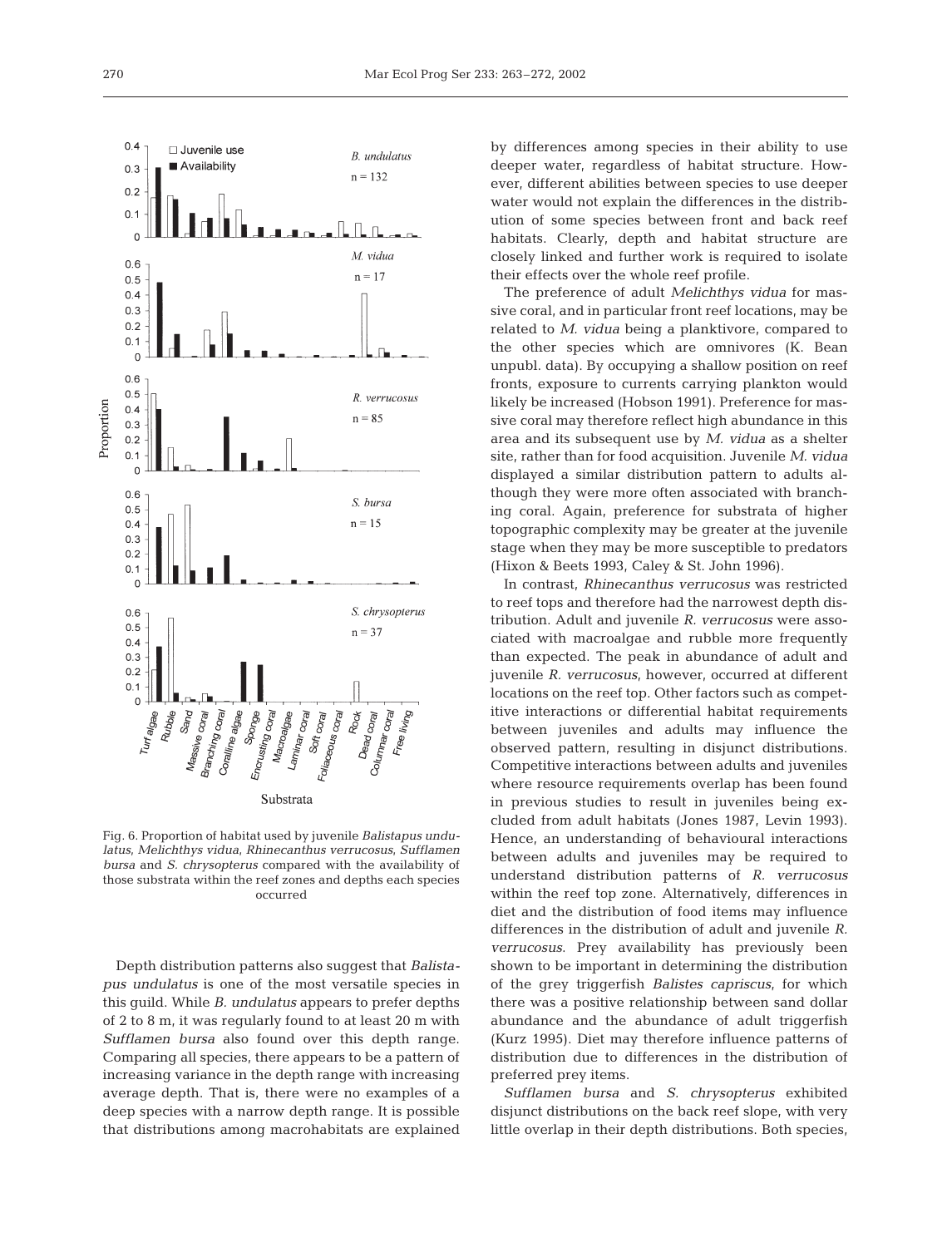however, displayed high overlap in habitat use, preferring sand and rubble as both juveniles and adults, and occurring primarily in the back reef zone. High overlap in habitat use suggests that depth distribution patterns on the back reef zone may be affected by competitive interactions between the 2 *Sufflamen* species (Ebeling & Laur 1986). Behavioural interactions may therefore be an important mechanism shaping the distribution patterns of *S. bursa* and *S. chrysopterus* across the reef profile, where the competitively dominant species may occupy the preferred depth, pushing the other species into deeper or shallower water. In this case, the more specialised of the 2 species would be expected to out-compete the more generalised species (Futuyma & Moreno 1988).

The guild of balistids studied here provides some insight into how distribution and abundance patterns may be influenced by microhabitat specialisation and the availability of resources. Although this study provides one of the first tests of ecological versatility for coral reef fish, other factors may be influencing the observed degree of specialisation, including interactions among and within fish species. A greater range of species from this and other taxa, however, must be examined to confirm this pattern. Therefore, experimental studies are needed to test whether such behavioural interactions influence microhabitat use. For example, can the 4 specialist species out-compete *Balistapus undulatus* within their preferred habitat zones? Clearly, local patterns of distribution and abundance are likely to result from complex interactions among species, competitors and resources. Disentangling these potential causes of observed distributions is worthy of greater attention in the future.

*Acknowledgements.* We thank the staff of the School of Marine Biology and Aquaculture who provided technical support and the staff at the Mahonia Na Dari Research Station and Walindi Plantation Resort in Papua New Guinea for the use of their facilities while conducting fieldwork. Thanks also to Maya Shrinivasan, Dean Miller, Craig Syms and Janelle Eagle for their assistance with fieldwork. This research was funded by the Australian Research Council and James Cook University.

#### LITERATURE CITED

- Arvedlund M, Nielsen LE (1996) Do the anemonefish *Amphiprion ocellaris* (Pisces: Pomacentridae) imprint themselves to their host sea anemone *Heteractis magnifica* (Anthozoa: Actinidae). Ethology 102:35–42
- Brown JH (1984) On the relationship between abundance and distribution of species. Am Nat 124:255–279
- Caley MJ, St. John J (1996) Refuge availability structures assemblages of tropical reef fishes. J Anim Ecol 65: 414–428
- Ebeling AW, Laur DR (1986) Foraging in surfperches: re-

source partitioning or individualistic responses? Environ Biol Fishes 16:123–133

- Emlen ST, Oring LW (1977) Ecology, sexual selection, and the evolution of mating systems. Science 197:215–223
- Feinsinger P, Spears EE, Poole RW (1981) A simple measure of niche breadth. Ecology 62:27–12
- Fox LR, Morrow PA (1981) Specialisation: species property or local phenomenon? Science 211:887–893
- Futuyma DJ, Moreno G (1988) The evolution of ecological specialisation. Annu Rev Ecol Syst 19:207–233
- Green AL (1996) Spatial, temporal and ontogenetic patterns of habitat use by coral reef fishes (Family Labridae). Mar Ecol Prog Ser 133:1–11
- Hengeveld R (1990) Dynamic biogeography. Cambridge University Press, Cambridge
- Hixon MA, Beets JP (1993) Predation, prey refuges, and the structure of coral-reef fish assemblages. Ecol Monogr 63: 77–101
- Hobson ES (1991) Trophic relationships of fishes specialised to feed on zooplankters above coral reefs. In: Sale PF (ed) The ecology of fishes on coral reefs*.* Academic Press, San Diego, p 69–81
- Hourigan TF (1989) Environmental determinants of butterfly social systems. Environ Biol Fishes 25:61–78
- Hughes JB (2000) The scale of resource specialisation and the distribution and abundance of lycaenid butterflies. Oecologia 123:375–383
- Jones GP (1987) Competitive interactions among adults and juveniles in a coral reef fish. Ecology 68:1534–1547
- Jones GP, Caley MJ, Munday PL (2002) Rarity in coral reef fish communities. In: Sale PF (ed) Coral reef fishes: dynamics and diversity in a complex ecosystem*.* Academic Press, San Diego, p 81–102
- Kurz RC (1995) Predator-prey interactions between grey triggerfish (*Balistes capriscus* Gmelin) and a guild of sand dollars around artificial reefs in the north-eastern Gulf of Mexico. Bull Mar Sci 56:150–160
- Kuwamura T (1991) Habitat segregation, coexistence or interspecific territoriality between two triggerfishes, *Rhinecanthus aculeatus* and *Sufflamen chrysopterus*, with notes on distribution of other Balistids at Sesoko Island, Okinawa. Galaxea 10:65–78
- Levin PS (1993) Habitat structure, conspecific presence and spatial variation in the recruitment of a temperate reef fish. Oecologia 94:176–185
- Lirman D (1994) Ontogenetic shifts in habitat preferences in the three-spot damselfish, *Stegastes planifrons* (Cuvier), in Roatan Island, Honduras. J Exp Mar Biol Ecol 180: 71–81
- Manly BFJ, McDonald LL, Thomas DL (1993) Resource selection by animals. Statistical design and analysis for field studies*.* Chapman and Hall, London
- McClanahan TR (1994) Kenyan coral reef lagoon fish: effects of fishing, substrate complexity, and sea urchins. Coral Reefs 13:231–241
- McClanahan TR, Shafir SH (1990) Causes and consequences of sea urchin abundance and diversity in Kenyan coral reef lagoons. Oecologia 83:362–370
- McNally RC (1995) Ecological versatility and community ecology. Cambridge University Press, Cambridge
- McNaughton SJ, Wolf LL (1970) Dominance and the niche in ecological systems. Science 167:131–139
- Meekan MG, Steven ADL, Fortin MJ (1995) Spatial patterns in the distribution of damselfishes on a fringing coral reef. Coral Reefs 14:151–161
- Morris DA (1996) Coexistence of specialist and generalist rodents via habitat selection. Ecology 77:2352–2364